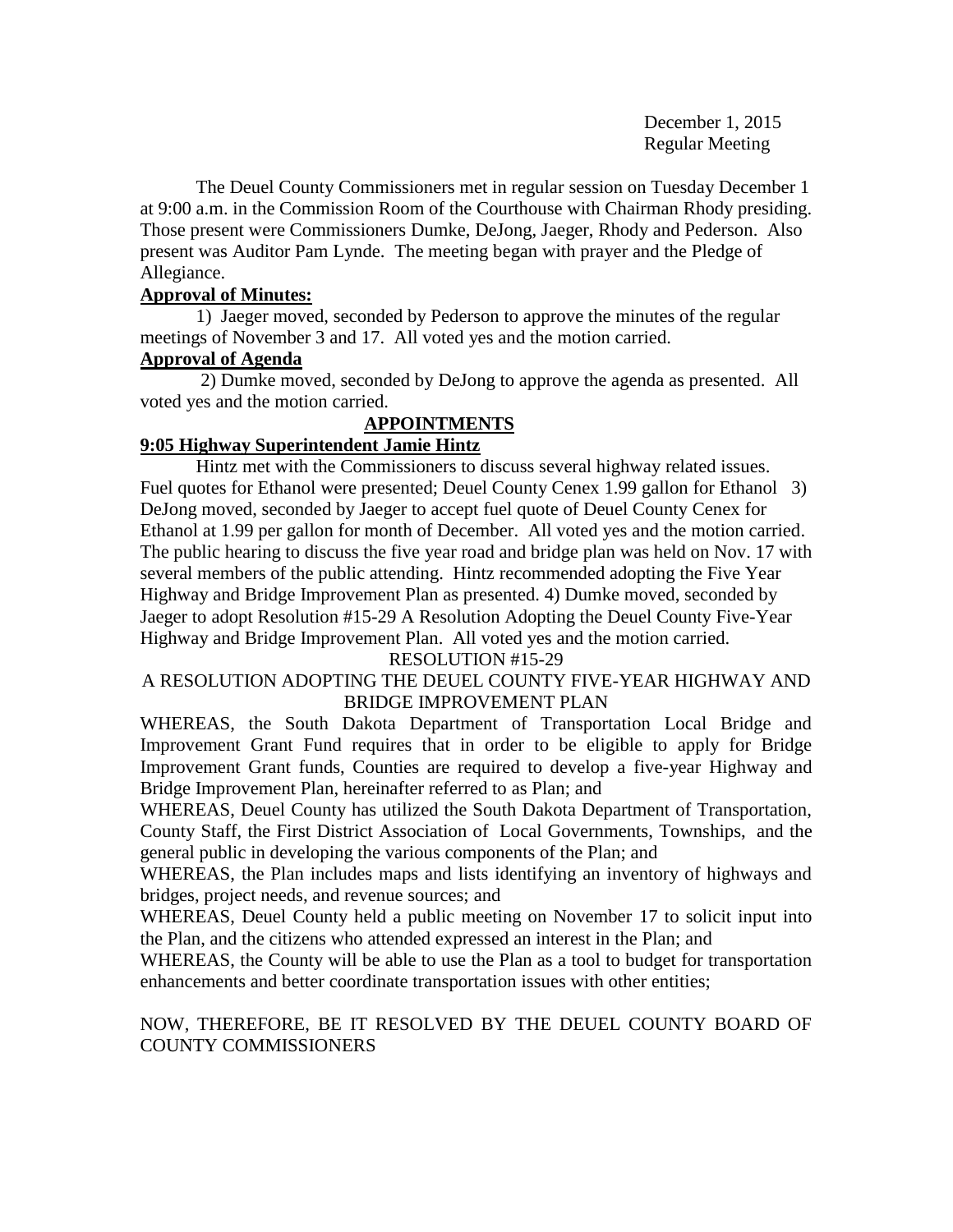THAT THE DEUEL COUNTY FIVE-YEAR HIGHWAY AND BRIDGE IMPROVEMENT PLAN IS HEREBY ADOPTED AND IS RECOGNIZED AS THE HIGHWAY AND BRIDGE IMPROVEMENT PLAN FOR DEUEL COUNTY. Dated this 1<sup>st</sup> day of December, 2015

> $\frac{1}{\sqrt{2}}$  ,  $\frac{1}{\sqrt{2}}$  ,  $\frac{1}{\sqrt{2}}$  ,  $\frac{1}{\sqrt{2}}$  ,  $\frac{1}{\sqrt{2}}$  ,  $\frac{1}{\sqrt{2}}$  ,  $\frac{1}{\sqrt{2}}$  ,  $\frac{1}{\sqrt{2}}$  ,  $\frac{1}{\sqrt{2}}$  ,  $\frac{1}{\sqrt{2}}$  ,  $\frac{1}{\sqrt{2}}$  ,  $\frac{1}{\sqrt{2}}$  ,  $\frac{1}{\sqrt{2}}$  ,  $\frac{1}{\sqrt{2}}$  ,  $\frac{1}{\sqrt{2}}$ Chairman, Deuel County Commission

ATTEST:

Deuel County Auditor

### **9:30 Emergency Manager Cory Borg**

\_\_\_\_\_\_\_\_\_\_\_\_\_\_\_\_\_\_\_\_\_\_\_\_\_\_\_\_\_\_

Borg met with the Commissioners to discuss the Marietta Ambulance Service no longer being in operation as of January 1, 2016. He stated the County should decide which Ambulance Service will take over and service that area of Deuel County for 911 purposes. Marietta covers the northeastern part of Deuel County. Borg said he had talked to the Deuel County Ambulance Service and they would be willing to add the area to their current service area and recommended assigning the present Marietta Ambulance service area to the Deuel County Ambulance Service. 5) DeJong moved, seconded by Pederson to assign the current area served by the Marietta Ambulance Service to the Deuel County Ambulance Service as of January 1, 2016 and keep Marietta Ambulance Service as first responders. All voted yes and the motion carried.

Deputy Eng and Borg also discussed the possibility of building an interview room in the sheriff's office lobby area. They had gotten a cost estimate for lumber, drywall, etc. The Commissioners told them to get more information on estimated costs, size, etc. and bring that back to the next meeting.

#### **10:30 Director of Equalization Donna Rhody**

Rhody met with the Commissioners via conference call because of bad weather, to discuss the adoption of Resolution #15-28 Discretionary Tax Formula. 6) Dumke moved, seconded by Pederson to approve and adopt Resolution #15-28. All voted yes and the motion carried.

## **RESOLUTION #15-28 DISCRETIONARY TAX FORMULA**

WHEREAS, there has been an amendment to the requirements for the discretionary property tax formula for new structures;

WHEREAS, this amendment makes it necessary for Deuel County to amend its existing discretionary formula for property taxation of new structures;

WHEREAS, it is in the best interest of Deuel County to have the county's formula in compliance with state requirements and guidelines;

Therefore, it was moved by Commissioner Dumke, and seconded by Commissioner Pederson, that the following resolution be adopted:

BE IT RESOLVED BY THE DEUEL COUNTY BOARD OF COMMISSIONERS that the County-wide rate of taxation of the evaluation of new Non-Residential, Ag, Industrial and Commercial structures or additions in Deuel County which have a full and true value according to the limits defined in SDCL 10-6-35.21, 10- 6-35.22, 10-6-35.24 and 10-6-35.25 shall be set at:

A. For the first year: 20% of the full and true value thereof;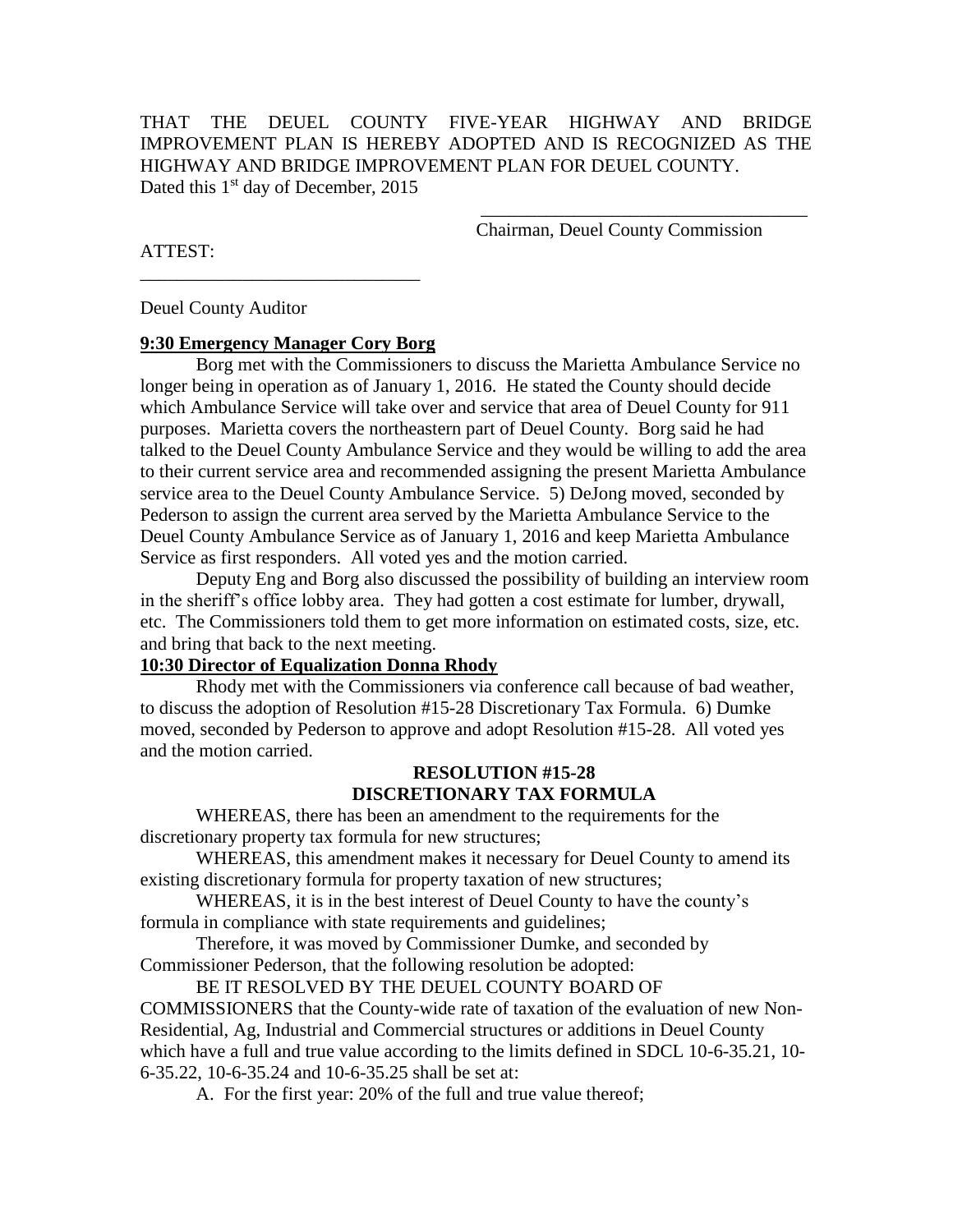- B. For the second year: 40% of the full and true value thereof;
- C. For the third year: 60% of the full and true value thereof;
- D. For the fourth year: 80% of the full and true value thereof;
- E. For the fifth year: 100% of the full and true value thereof;

Dated this 1<sup>st</sup> day of December, 2015.

Steve Rhody, Chairman Deuel County Board of Commissioners

\_\_\_\_\_\_\_\_\_\_\_\_\_\_\_\_\_\_\_\_\_\_\_\_\_\_\_\_\_\_\_\_\_\_

ATTEST:

# Pam L. Lynde, Auditor **11:00 & 11:15 Drainage**

Both scheduled drainage appointments cancelled because of weather and will reschedule for another meeting.

### **NEW BUSINESS**

#### **Approve Cash Balance Sheet**

\_\_\_\_\_\_\_\_\_\_\_\_\_\_\_\_\_\_\_\_\_\_\_\_\_\_\_\_\_\_\_\_

7) Dumke moved, seconded by DeJong to approve the cash balance sheet for the month of November. All voted yes and the motion carried.

# **DEUEL COUNTY AUDITOR'S ACCOUNT WITH TREASURER**

| November-2015 |                |
|---------------|----------------|
| \$            | 1,568.17       |
| \$            | 96,775.05      |
| \$            | $\Omega$       |
| \$            | 50.00          |
| \$            | 98,393.22      |
| \$            | 267,081.11     |
| \$            | 4,054.07       |
|               | \$5,047,351.44 |
|               |                |

 $\mathbb S$  -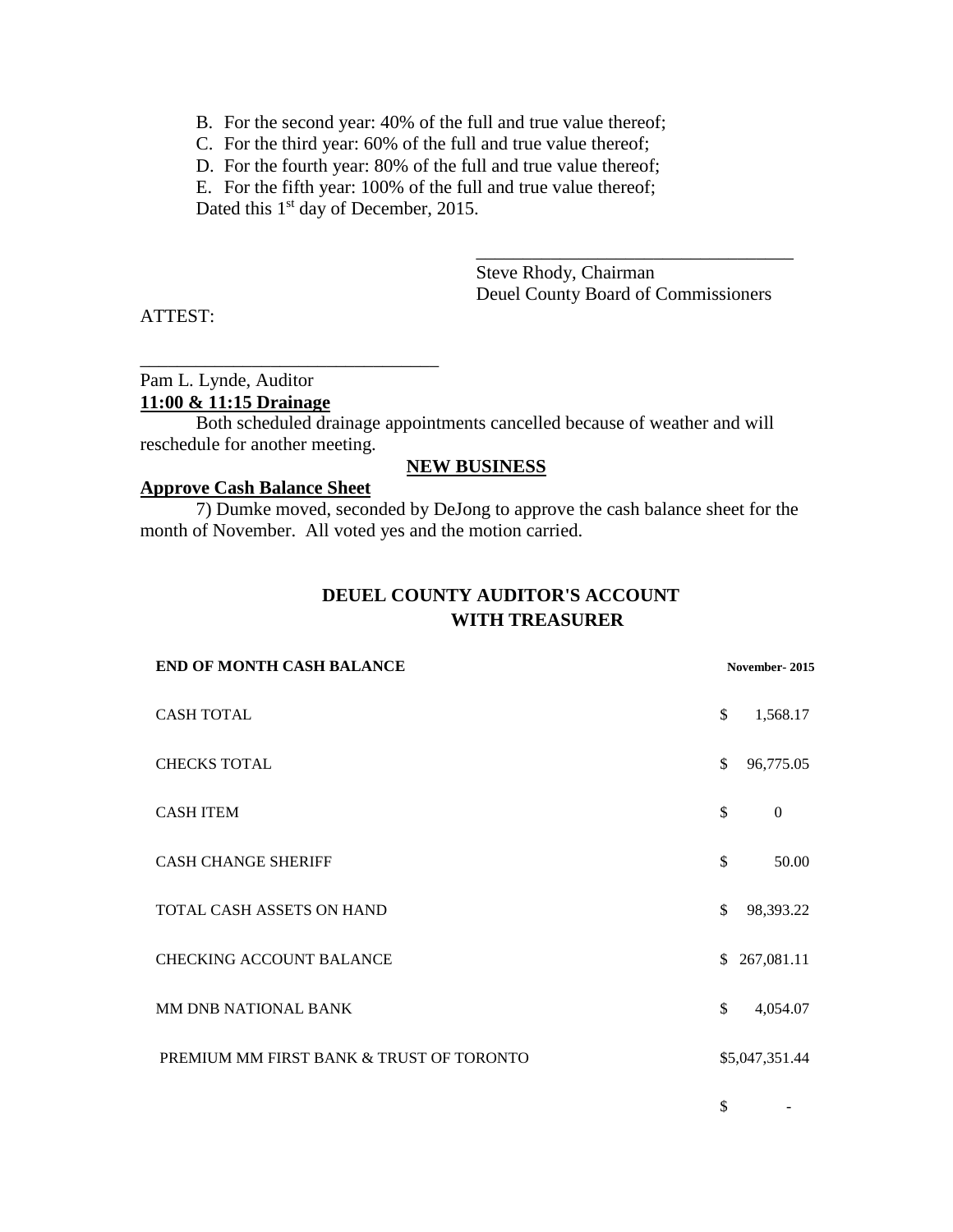| <b>CREDIT</b><br><b>CARDS</b>    |                |                                  |            |             | \$ | 2,380.35       |
|----------------------------------|----------------|----------------------------------|------------|-------------|----|----------------|
| CD'S                             | \$250,000      | <b>DNB</b>                       |            |             | \$ | 250,000.00     |
|                                  |                | <b>FIRST BANK &amp; TRUST</b>    |            |             |    |                |
|                                  |                |                                  |            |             |    |                |
| <b>REVOLVING LOAN</b>            |                |                                  |            |             |    | 86,732.40      |
|                                  |                |                                  |            |             |    |                |
| <b>GRAND TOTAL CASH ASSETS</b>   |                |                                  |            |             |    | \$5,755,992.59 |
|                                  |                | <b>GL CASH BALANCE BY FUNDS:</b> |            |             |    |                |
|                                  | <b>GENERAL</b> |                                  |            |             |    | \$2,376,588.80 |
| <b>SP REVENUE FUNDS</b>          |                |                                  |            |             |    | \$2,406,922.42 |
| <b>TRUST &amp; AGENCY FUNDS</b>  |                |                                  |            |             | \$ | 972,481.37     |
|                                  | townships      | \$75,264.58                      | Cities     | \$87,052.97 |    |                |
|                                  | schools        | \$654,258.85                     | rural fire | \$11,084.02 |    |                |
| <b>TOTAL GENERAL LEDGER CASH</b> |                |                                  |            |             |    | \$5,755,992.59 |

#### **Johnson Controls Service Agreement 2016, Travel**

 Discussion was held on the Johnson Controls Planned Service Proposal for 2016 with the cost being \$7640 for the 2016 year. This would include Boilers 1 & 2 basic one time per year inspection; Air Handling Unit Operation one time per year; Chiller Unit Basic one time per year; Condensing Unit, Pump Hot Water, Controller Devices, Control Software, Fan Coil units all basic one time per year inspection. The Commissioners took no action on the Service Agreement at this time.

 8) Jaeger moved, seconded by Dumke to approve travel request of Director of Equalization to attend Ag. Task Force meeting in Pierre. All voted yes and the motion carried.

#### **APPROVAL OF WARRANTS**:

 9) DeJong moved, seconded by Pederson to approve and pay warrants as presented and those paid early. All voted yes and the motion carried. A&B Business Solutions 230.15 Supplies, A-Ox Welding Supply 39.85 Repair, SD County W&P Board 30.00 Reg. Fee, Bjerke Sanitation 193.00 Utilities, Brian's Glass & Door 270.00 Repair, Brookings Deuel Rural Water 109.80 Utilities, Butler Machinery 863.35 Repair, Credit Collections Bureau 36.38 Collection Fees, CL Building Center 606.60 Supplies & Repair, CL Building Center 21.42 Supplies, Clear Lake Courier 433.41 Supplies/Publishing, Codington County Auditor 5150.00 Prisoner Care, Cowboy Country Stores 22.40 Supplies, D-A Lubricant Co 2270.40 Supplies, Deuel County Cenex 1195.01 Repair & Supplies, Deuel County Motor Supply 593.03 Repair/Supplies/Utilities, Deuel County Treasurer 44.70 Tax Acct, Detco 232.70 Supplies, Diamond Mowers 111.22 Repair, Display Sales 88.00 Supplies, Dust-Tex 325.70 Rental, FedExx 5.90 Supplies, Dawn Fritz 29.40 Travel, Gopher Sign Co. 16.42 Supplies, Green Roby Oviatt 567.00 CAA Fees, H-D Electric 220.80 Utilities, ICAP 1461.00 Service Worker Support, ITC 171.04 Utilities, L G Everist Inc 2038.26 Icing Sand, Lyle Signs 1008.21 Supplies, Mac's Inc 116.00 Repair, MD Products & Solutions